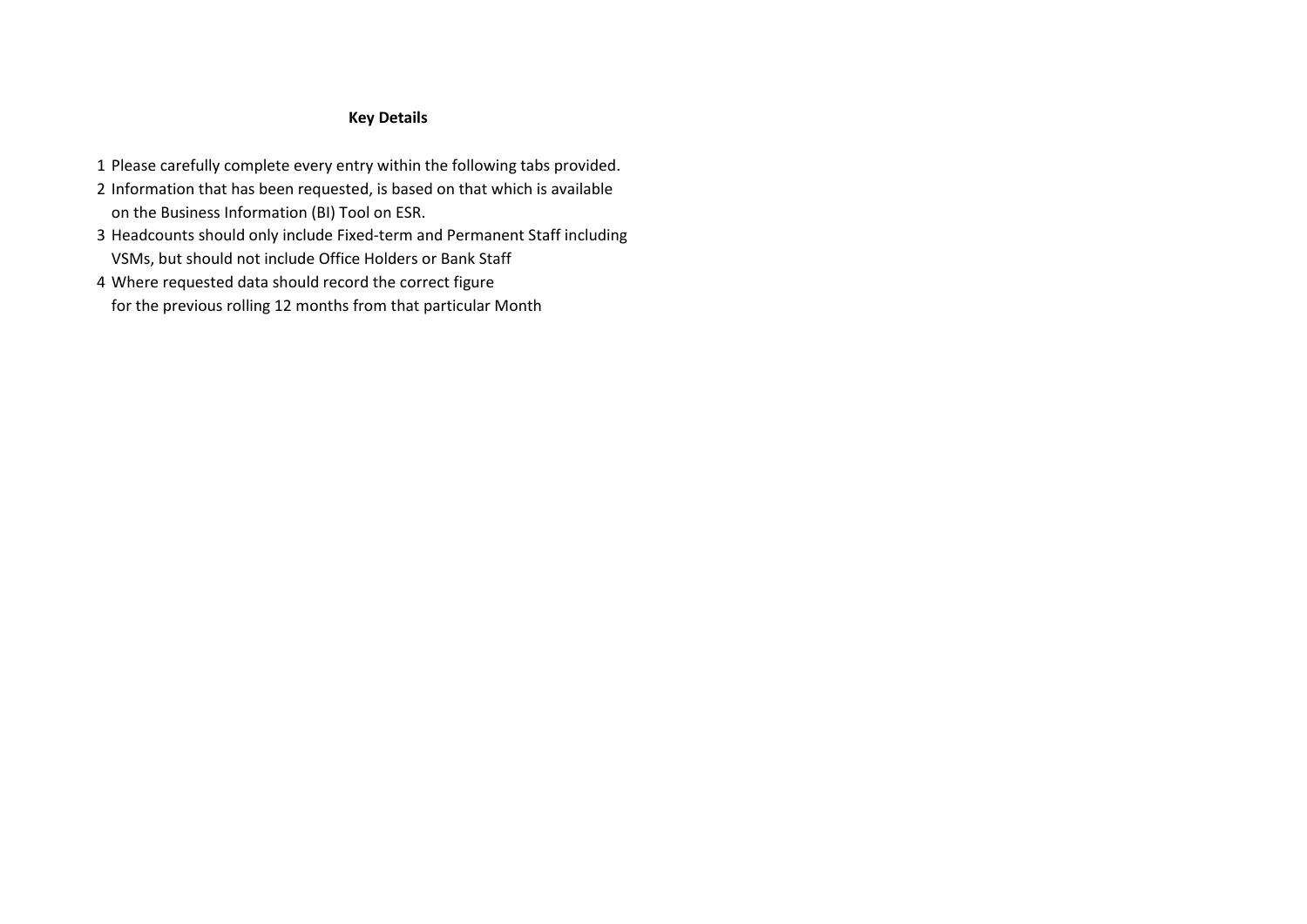|                                     |                 | <b>Apr-15 May-15</b> | $Jun-15$ | /Jul-15 | Aug-15          | $Sen-15$ | <b>Oct-15</b> | <b>Nov-15</b>   | <b>Dec-15</b> | $Jan-16$        | <b>Feb-16</b> | $Mar-16$ |
|-------------------------------------|-----------------|----------------------|----------|---------|-----------------|----------|---------------|-----------------|---------------|-----------------|---------------|----------|
| <b>Total Head Count *</b>           | 62              | 61                   | 64       | 64      | 64I             | 66I      | 66I           | 80              | 80            | 82 <sub>l</sub> | 84            | 88       |
| <b>Full-time Equivilant (FTE) *</b> | 55.47           | 56.73                | 59.33    | 60.74   | 61.14           | 63.14    | 63.49         | 76.95           | 76.95         | 79.09           | 81.19         | 84.86    |
| Leavers Headcount *                 |                 |                      |          |         |                 |          |               |                 |               |                 |               |          |
| <b>Starters Headcount *</b>         |                 |                      |          |         |                 |          |               | 14              |               |                 |               |          |
| Leavers Headcount (12m) **          |                 | 14                   | 15       | 12      | 13              | 14       | 14            | 13 <sub>l</sub> |               | 14              | 14            | 12       |
| <b>Starters Headcount (12m) **</b>  | 18 <sup>1</sup> | 21                   | 23       | 24      | 25 <sub>l</sub> | 20       |               | 35              | 33            | 36I             | 37            | 41       |
| Turnover % (12m) **                 | 20.31%          | 23.50%               | 24.86%   | 19.62%  | 20.91%          | 22.34%   | 22.19%        | 20.08%          | 22.64%        | 20.61%          | 20.10%        | 16.72%   |

**\*** Headcounts should only include Fixed-term and Permanent Staff including VSMs, but should not include Office Holders or Bank Staff

**\*\*** Data should record the correct figure for the previous rolling 12 months from that particular Month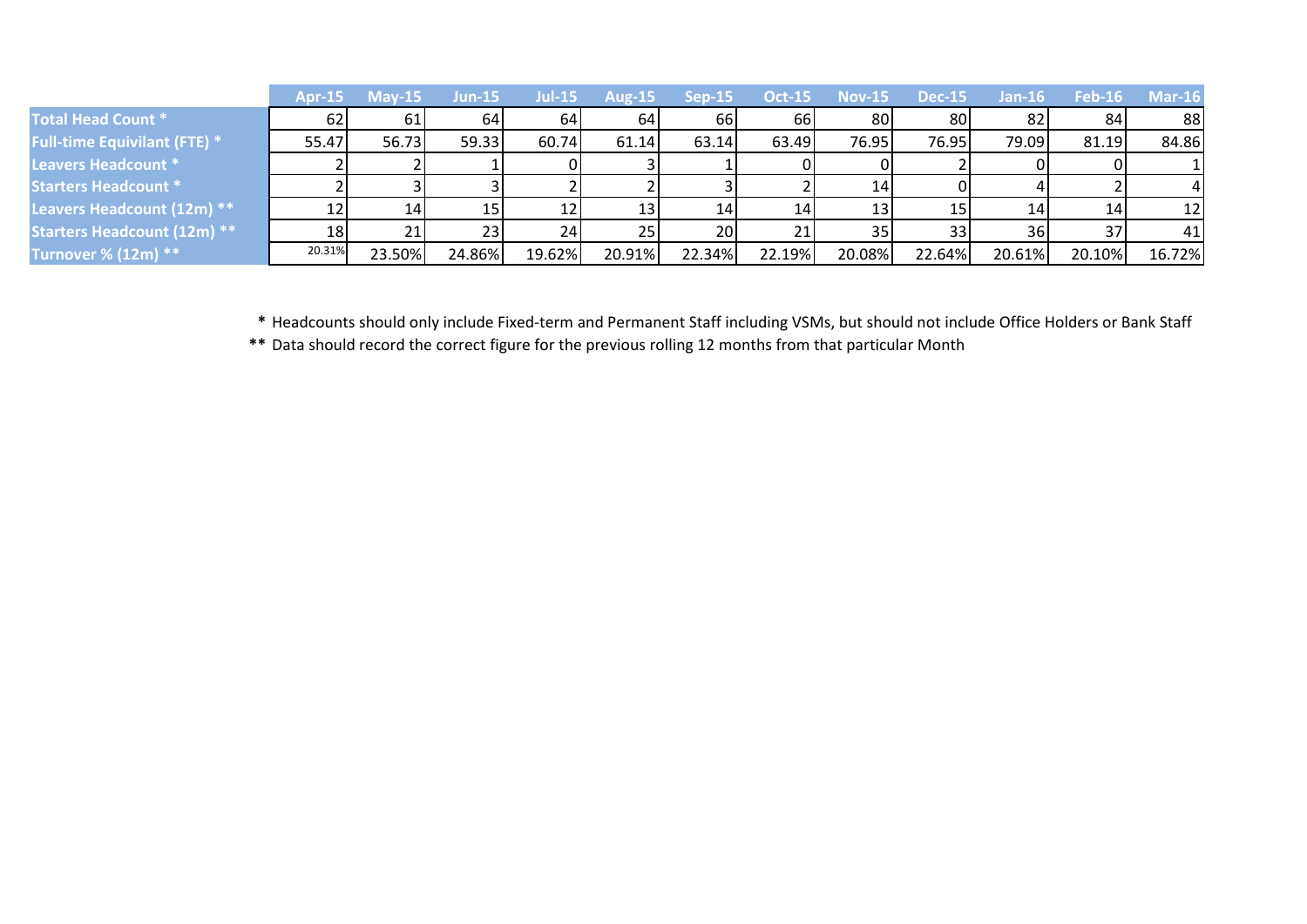|                  | <b>Headcount *</b> | <b>FTE</b> * |
|------------------|--------------------|--------------|
| Band 4           | 10                 | 10.00        |
| Band 7           | 23                 | 22.08        |
| Band 8 - Range A |                    | 9.00         |
| Band 8 - Range B | ጸ                  | 7.60         |
| Band 8 - Range D |                    | 0.00         |
| Band 9           |                    | 0.00         |

Please can you ensure that the numbers provided are based on Headcounts as of the 31st March 2016.

**\*Fewer than five- where numbers are low, we have not been able to disclose the exact figure as this could potentially identify individuals**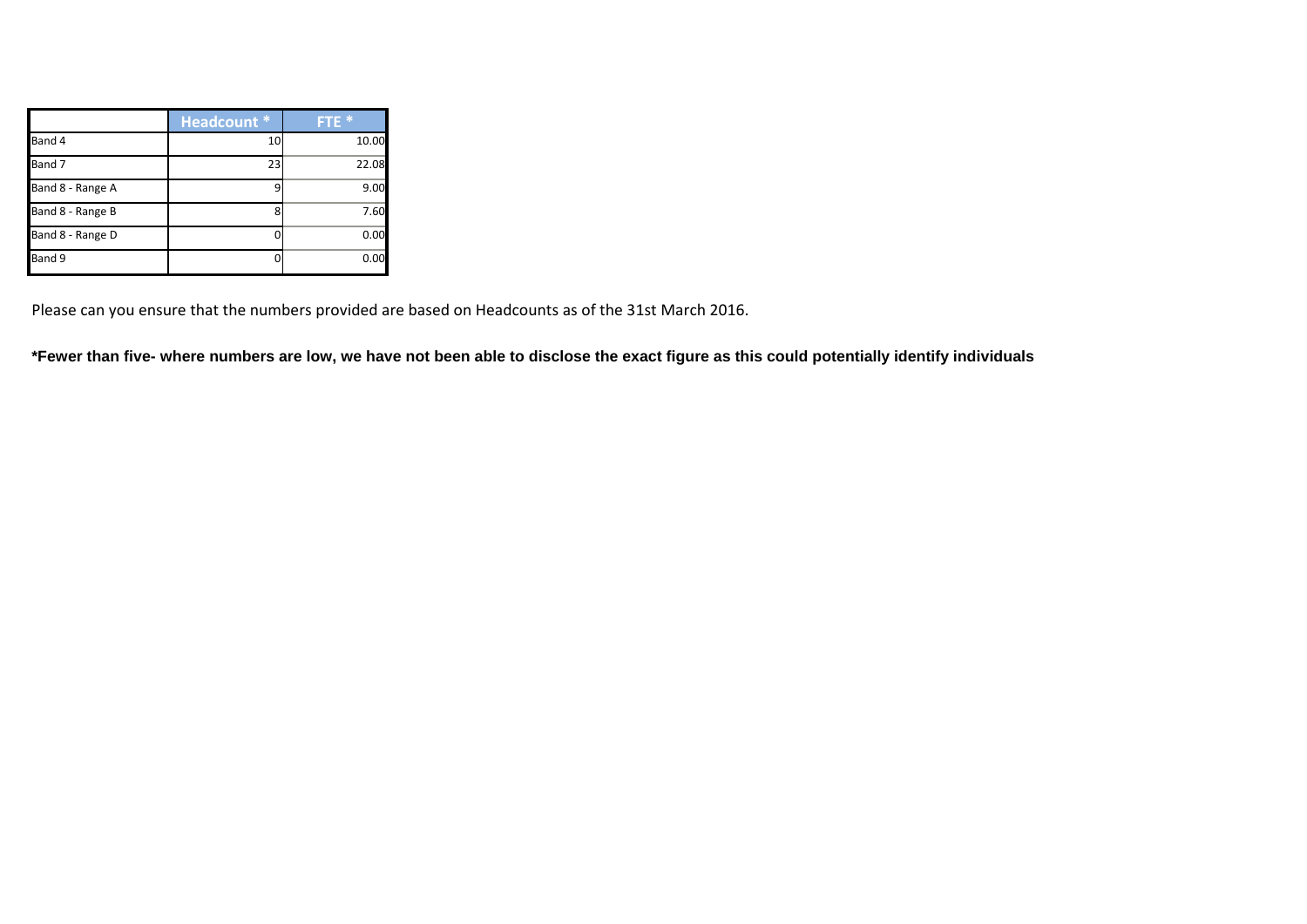|                          | <b>Apr-15</b> | $Mav-15$ | $Jun-15$ |        | Jul-15 $\overline{Aug-15}$ | Sep-15 | $Oct-15$ | $Nov-15$ | Dec-15 | $Jan-16$ |        | $\mathsf{Feb}\text{-}\mathbf{16}$ Mar-16 |
|--------------------------|---------------|----------|----------|--------|----------------------------|--------|----------|----------|--------|----------|--------|------------------------------------------|
|                          |               |          |          |        |                            |        |          |          |        |          |        |                                          |
|                          |               |          |          |        |                            |        |          |          |        |          |        |                                          |
| <b>Absence %</b>         | 1.98%         | 1.81%    | 1.80%    | 3.13%  | 2.50%                      | 2.87%  | 2.80%    | 2.99%    | 2.10%  | 0.66%    | 2.34%  | 2.33%                                    |
| <b>Estimated Monthly</b> |               |          |          |        |                            |        |          |          |        |          |        |                                          |
| <b>Cost</b>              | £3,761        | £3,861   | £3,722   | £5,649 | £4,233                     | £3,304 | £3,557   | £7,867   | £8,492 | £2,614   | £7,162 | £5,349                                   |

| <b>Short-term</b><br>20<br>27<br>32<br>16<br>61<br>64<br>24<br>11 |                  | Apr-15 | $May-15$ | <b>Jun-15</b> | Jul-15 | Aug-15 | $Sep-15$ | <b>Oct-15</b> | $Nov-15$ | $Dec-15$ | $Jan-16$ | <b>Feb-16</b> | $Mar-16$ |
|-------------------------------------------------------------------|------------------|--------|----------|---------------|--------|--------|----------|---------------|----------|----------|----------|---------------|----------|
| <b>Days Lost</b><br>Long-term                                     |                  |        |          |               |        |        |          |               |          |          |          |               |          |
|                                                                   |                  |        |          |               |        |        |          |               |          |          |          |               |          |
|                                                                   |                  |        |          |               |        |        |          |               |          |          |          |               |          |
|                                                                   | <b>Days Lost</b> | 30     | 31       | 30            | 31     | 32     | 30       | 31            | 56       | 31       |          |               |          |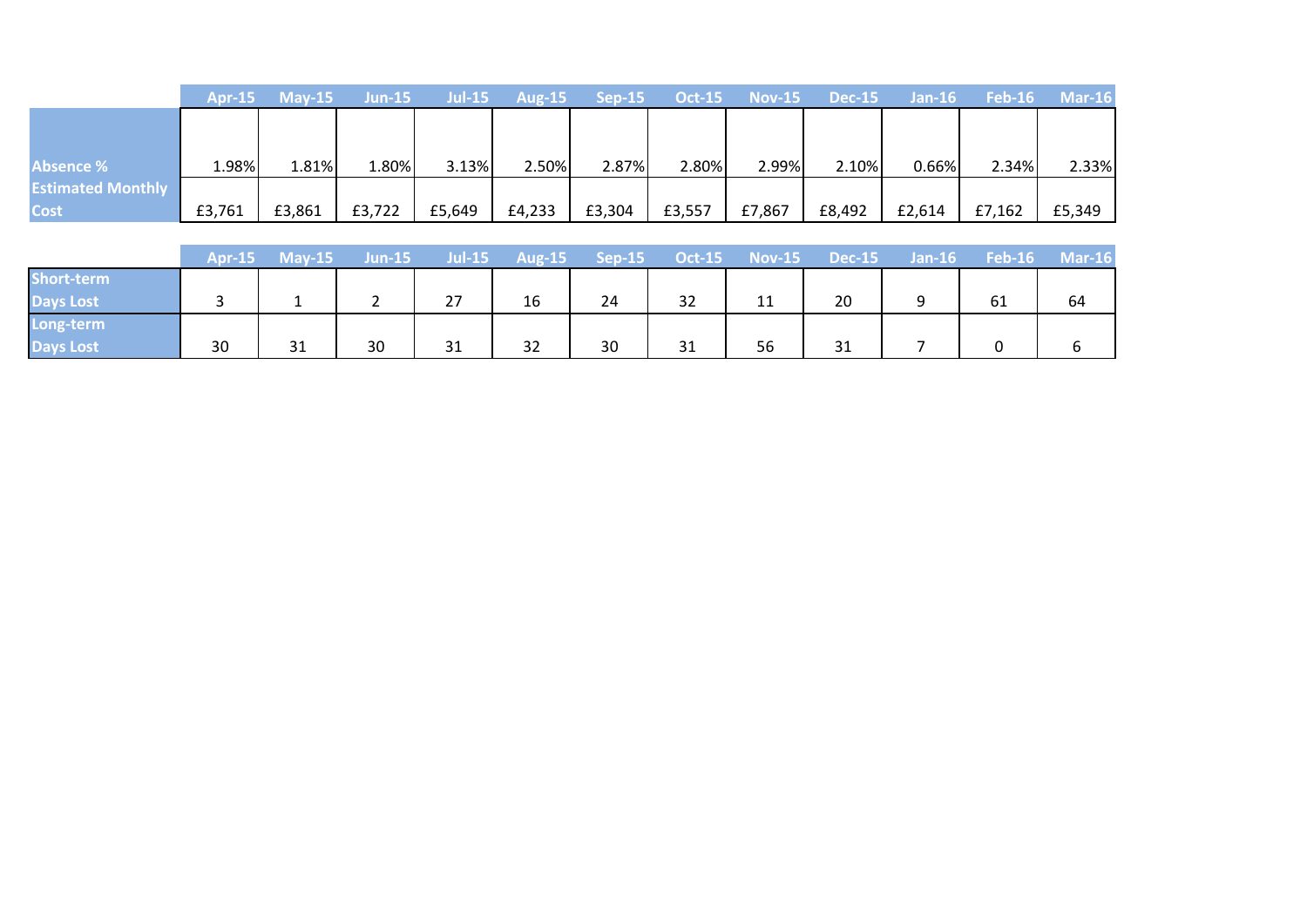|                  | <b>Female</b> | Male |
|------------------|---------------|------|
| <b>Part Time</b> | 12            |      |
| <b>Full Time</b> | 51            |      |

Please can you ensure that the numbers provided are based on Headcounts as of the 31st March 2016.

**\*Fewer than five- where numbers are low, we have not been able to disclose the exact figure as this could potentially identify individuals**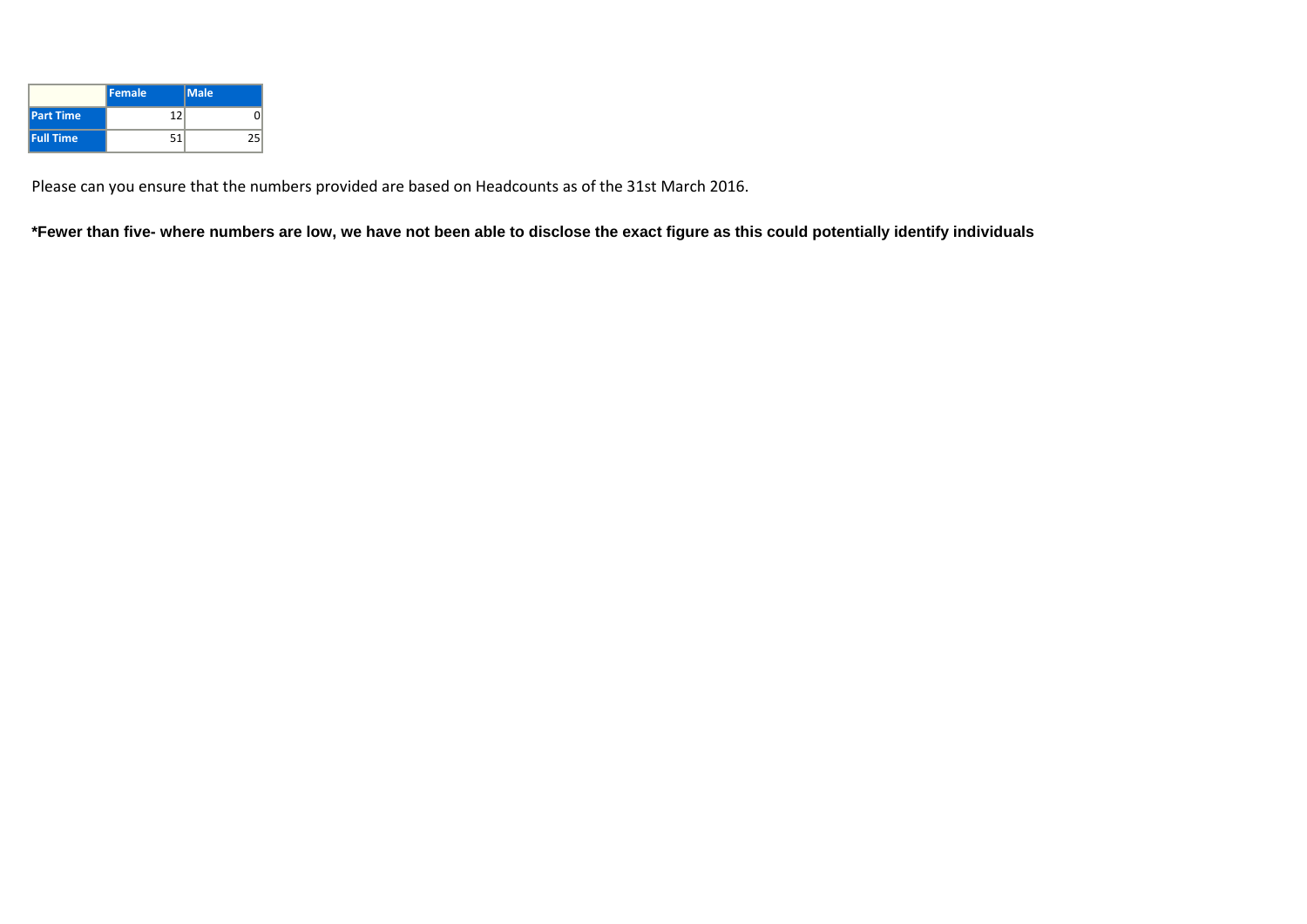|                 | <b>Headcount</b> |
|-----------------|------------------|
| <b>Age Band</b> | <b>Headcount</b> |
| 31-35           | 1 <sup>3</sup>   |
| 36-40           | 13               |
| $41 - 45$       | 14               |
| 46-50           | 11               |
| $51 - 55$       |                  |

Please can you ensure that the numbers provided are based on Headcounts as of the 31st March 2016.

**\*Fewer than five- where numbers are low, we have not been able to disclose the exact figure as this could potentially identify individuals**